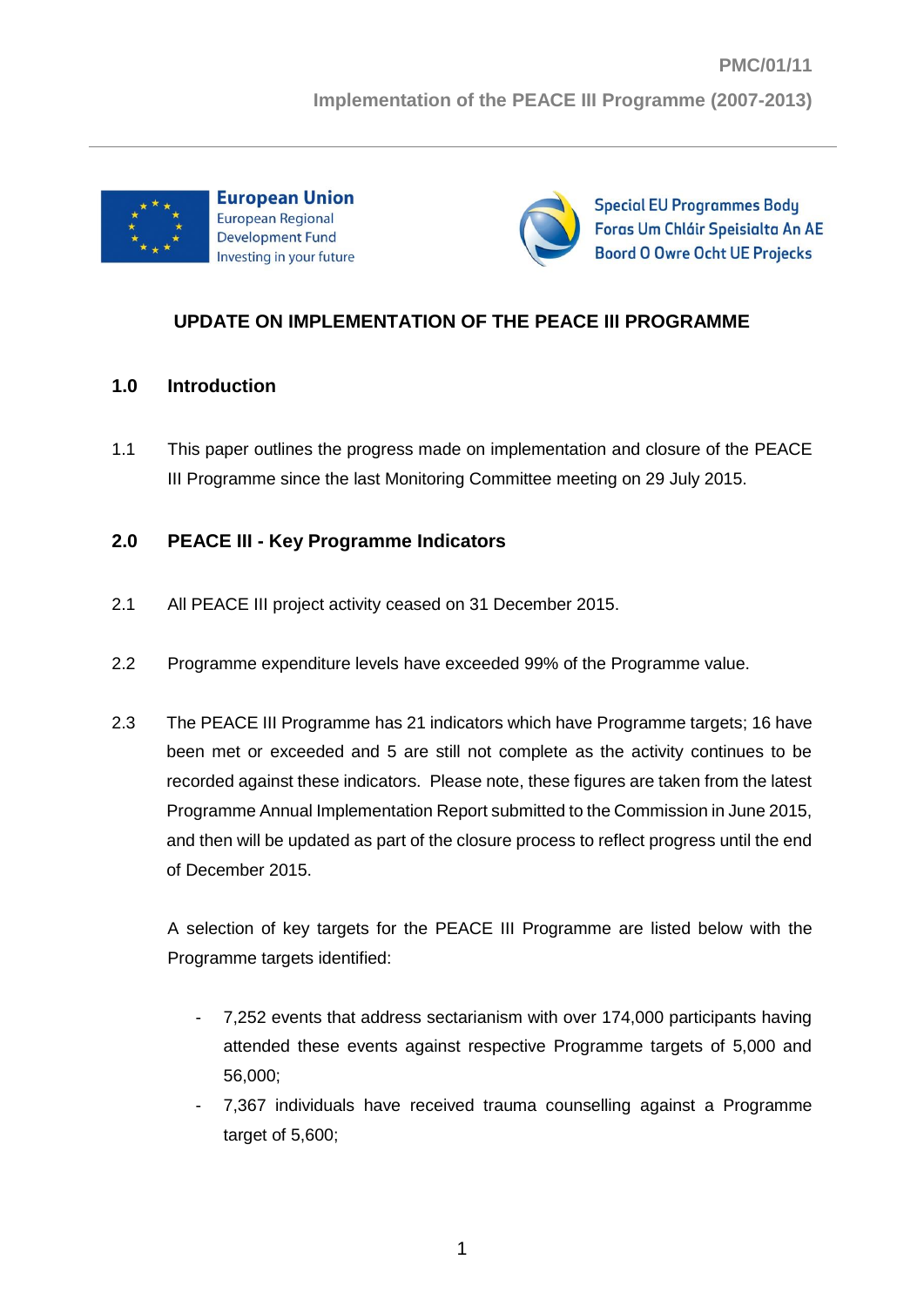- 2,169 conflict resolution workshops have been held with 25,296 participants having attended these workshops. These are against Programme targets of 1,300 and 13,000 respectively.
- 2.4 Of the 215 programme projects, 198 project files have now been closed and 17 remain "open". All 17 remaining project files will be closed in early 2016 following the completion of any outstanding administrative issues.
- 2.5 In the Annual Control report for 2015 the Audit Authority has reported a total projected Programme error rate of 0.12% which is well below the materiality level of 2%.
- 2.6 As a multi-annual programme PEACE III required pro-active management of the levels of commitment over the programme period. The level of slippage, both actual and anticipated were closely monitored and levels of commitment adjusted accordingly. Over the programme period the SEUPB issued letters of offer to the value of €367.7 million, which represents 110% of the programme value.
- 2.7 A slippage level of  $\epsilon$ 3.4 million crystallised late in 2015. SEUPB actively managed this gap in expenditure from early in 2015, however late and unforeseen under-spending in projects occurred in the final months, resulting in the gap. This level of slippage should be set in the context of the following:
	- the removal of a  $E$ 21.19 million project (Peace Building and Conflict Resolution Centre) late in 2013, which then required the re-allocation of this money late in the programme period;
	- the underspend of significant levels of funding from Local Authorities;
	- the delays and underspends occurring in the Girdwood project, which was allocated a sizeable additional offer early in 2015 in line their projections, but unfortunately resulted in an significant underspend late in 2015;
	- The budget of the programme is in Euros, and all claims and reimbursement from the EU are in Euros. However a significant proportion of the letters of offer and subsequent expenditure occurs in sterling and over the lifetime of the programme the exchange rates have varied from 1.11 to 1.51. This represented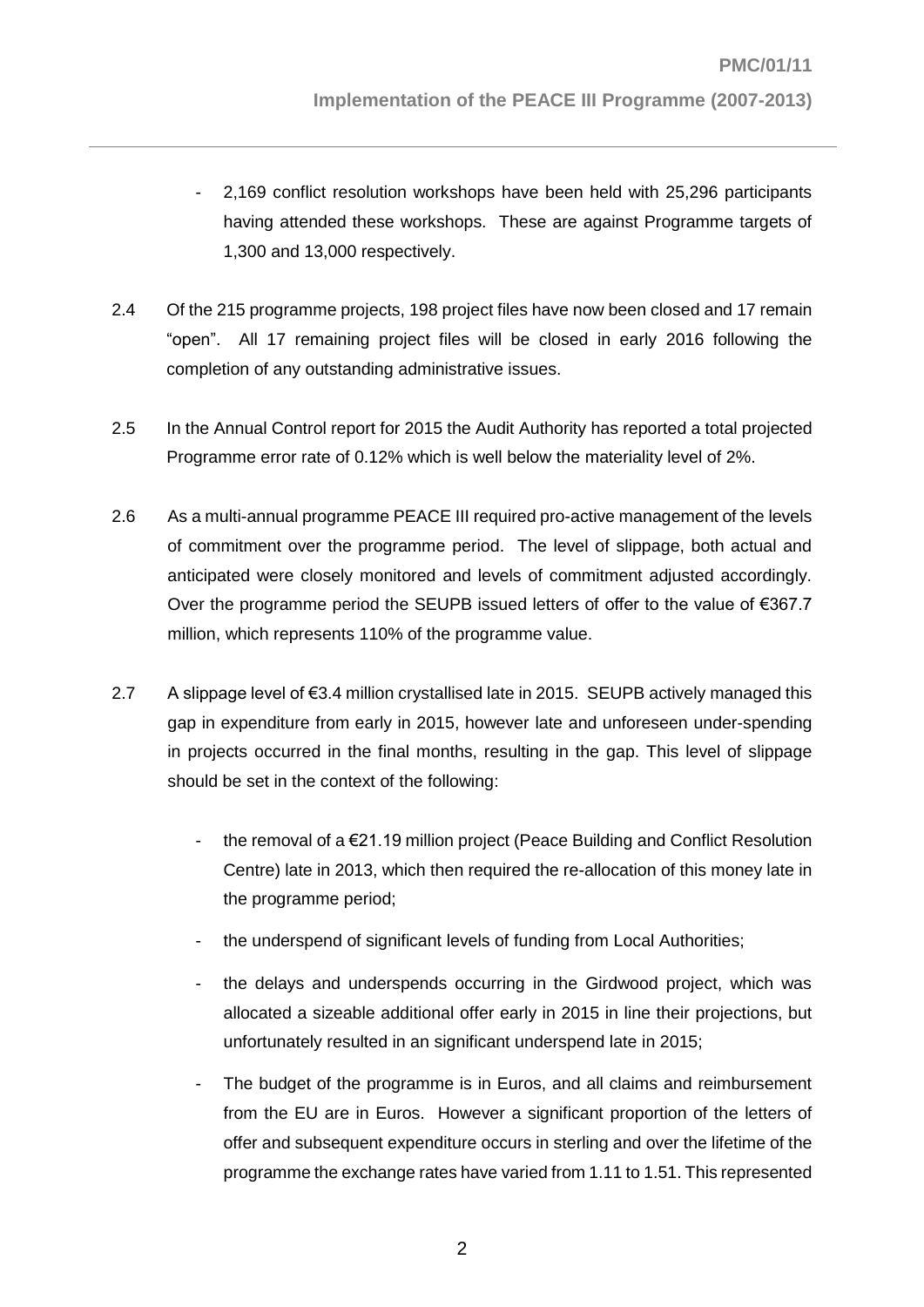a 36% change in value and presented a significant requirement in the management of commitment and expenditure.

Despite these challenges the programme has achieved a very high level of absorption. The SEUPB continues to explore options with DFP /DPER and relevant Accountable Departments to maximise the drawdown of EU funds through the closure period, by utilising other potentially eligible expenditure that was incurred by projects that has not been certified to the EU Commission.

#### **3.0 Closure Activity**

3.1 In order to ensure that all closure documents are submitted to the Commission by the deadline of 31 March 2017, the SEUPB has developed a detailed work plan to ensure the successful and efficient administrative closure of the PEACE III Programme. As part of this SEUPB will prepare the final draft closure/implementation report by June 2016. This will then be forwarded to the Audit Authority by September 2016. All the closure documentation, including the final Implementation Report (Managing Authority), the Final Claim (Certifying Authority) and the Final Control Report (Audit Authority) will be submitted prior to the deadline of 31 March 2017. The PMC will approve the Final Implementation Report before submission.

### **4.0 Update on recent PEACE III project achievements**

4.1 Significant PEACE III project achievements since July 2015:

*The 'V36' cross-community park officially opened on 23 September 2015.* An exciting new state-of-the-art facility situated beside the Valley Leisure Centre in Newtownabbey and named after the postcode of the area, the 'V36' project received £3.58m of EU PEACE III funding and has transformed an area of contested, underused open space into an iconic new shared facility. A floodlit 3G pitch suitable for football, rugby and Gaelic sports has been created, in addition to a civic linear park with a performance area for events and a unique 'Gulliver's Travels'- themed adventure play area for families. The park also includes areas of open space, paths, public art displays and a picnic area. These new attractions will complement the existing leisure and play facilities currently on offer at the Valley Leisure Centre.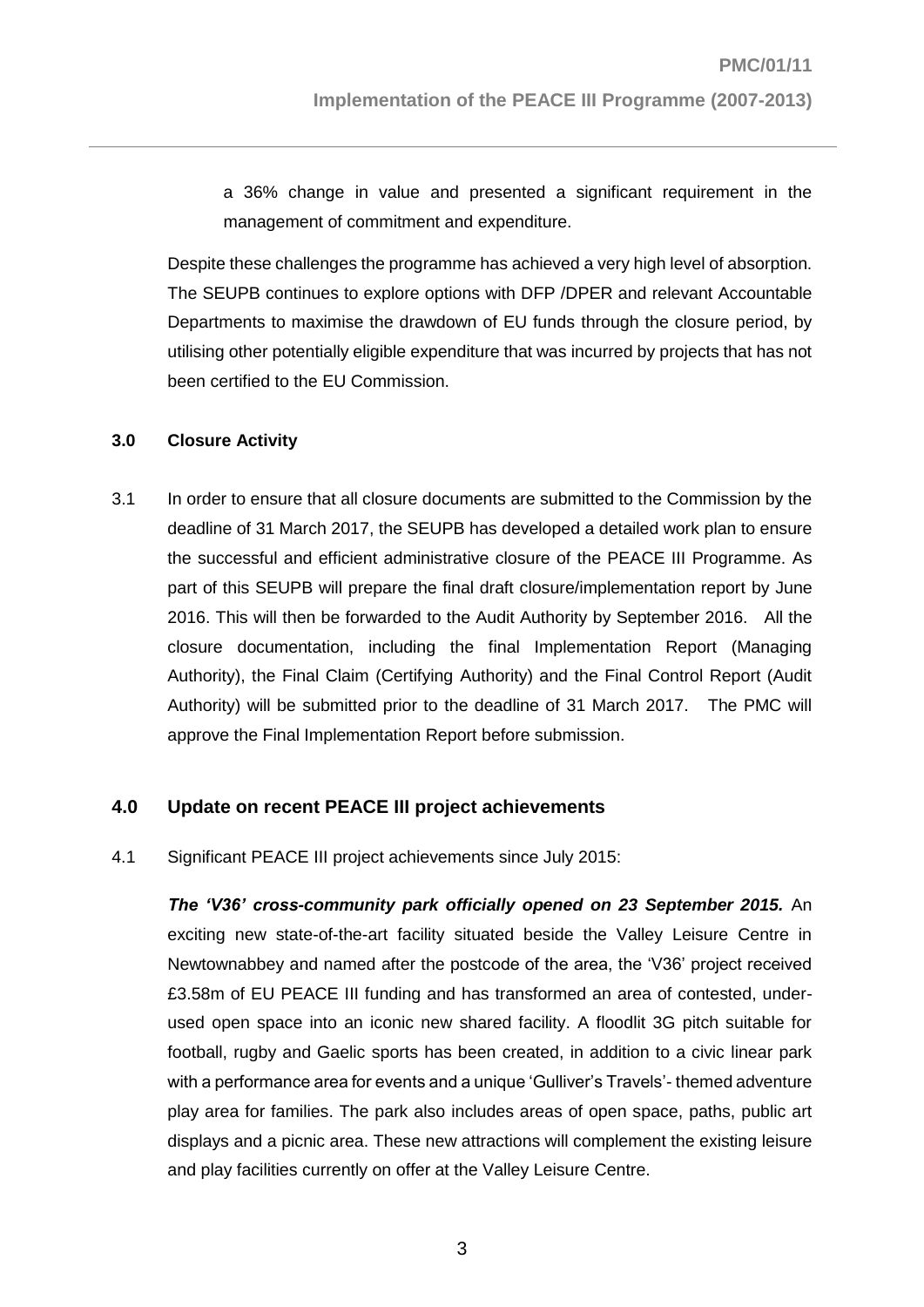*The People's Park in Portadown was officially launched on 26 October 2015*. The refurbishment of the Park was made possible following Craigavon Borough Council securing £5,469,045 for the SPACE Project from the European Union's PEACE III Programme. Finance Minister Arlene Foster MLA attended the launch to witness the fantastic new features dotted throughout the sprawling urban oasis including a stateof-the-art play park, themed gardens, a pond area, two bridges, two grass soccer pitches, a grass multi sports pitch catering for Soccer, American Football, Gaelic Games and Rugby as well as a 7-aside 3G synthetic pitch, an amphitheater and 5 aside multi use games area (MUGA), both of which are flood-lit.

**The Termon Project, which was launched on 14 December 2015, is designed to** support greater levels of cross-community engagement on the border of Donegal and Fermanagh. In receipt of  $68 / £5.6$  million worth of support the project has helped to transform the twin villages of Pettigo in Donegal and Tullyhommon in Fermanagh using the river Termon as a focus for the regeneration work. Much needed community and recreational facilities have been provided under the project in order to create a safe, shared space where people from different communities and cultures can meet and learn from each other. A pedestrian footbridge has been constructed, which spans the river Termon, uniting both villages across the border line. A picnic area and village gateway into a public riverside park on the Tullyhommon bank of the river has also been created to encourage more interaction between the two villages.

**The Girdwood Community Hub project, which was launched on 15 January 2016,** received £12 million of PEACE III funding and involves the creation of a shared space community leisure facility on part of the former Girdwood Barracks site in North Belfast. It will include multi-purpose meeting rooms and opportunities for sports coaching in order to develop cross-community good relations activities. It will also provide education and vocational courses for the local communities.